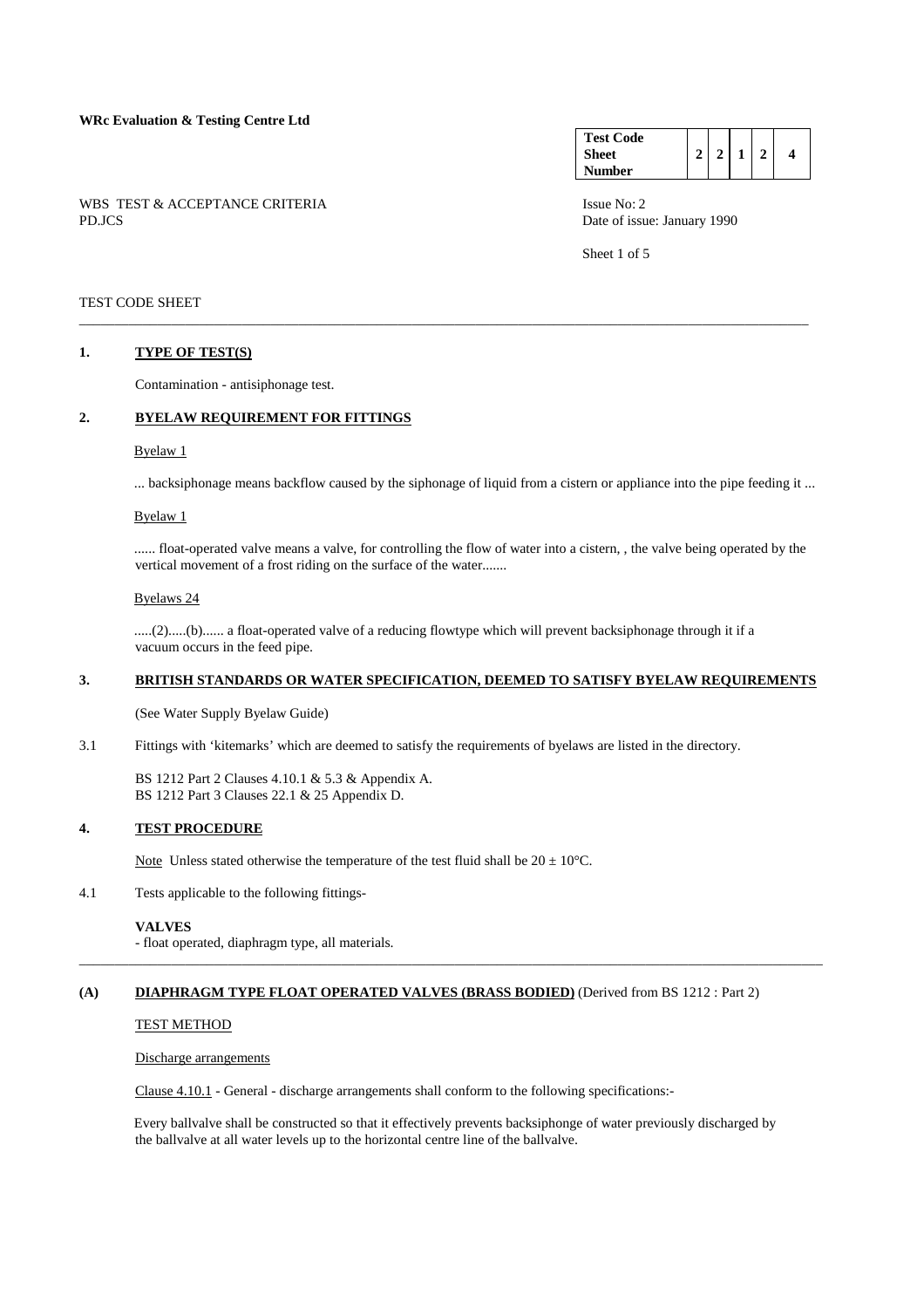| <b>Test Code</b> |  |  |  |
|------------------|--|--|--|
| Sheet            |  |  |  |
| Number           |  |  |  |

Sheet 2 of 5

 If the discharge point is below the horizontal centre line of the valve, the discharge arrangements shall incorporate one or more constantly open air inlets or other anti-vacuum devices of such a design that the complete valve is capable of meeting the requirements of 5.3. The construction shall not facilitate the fitting of any pipe or device to conduct water at a lower level.

\_\_\_\_\_\_\_\_\_\_\_\_\_\_\_\_\_\_\_\_\_\_\_\_\_\_\_\_\_\_\_\_\_\_\_\_\_\_\_\_\_\_\_\_\_\_\_\_\_\_\_\_\_\_\_\_\_\_\_\_\_\_\_\_\_\_\_\_\_\_\_\_\_\_\_\_\_\_\_\_\_\_\_\_\_\_\_\_\_\_\_\_\_\_\_\_\_\_\_\_\_\_\_

## APPENDIX A

The antisiphonage test is intended for ballvalves with seats limited to a maximum of 9.5mm diameter.

Clause A.1 - Apparatus The following apparatus is required for the test:-

 A galvanised mild steel cylinder, type reference Y58, complying with the requirements of BS 417\* with modified connection on the side to take 2 inch diameter BSP diameter pipework and with other connections for vacuum line, pressure gauge and, if fitted, a drain valve.

A transparent sight tube.

An accurately calibrated vacuum gauge to measure 0-1, 01 bar (0 - 762mmHg) vacuum.

A 2 inch quick opening valve.

A transparent catch pot.

A galvanised mild steel cistern of not less than 22.5 litres capacity, on a stand.

A full way valve of 2 inch dia.

A suitable shut-off valve.

 A means of producing and maintaining a vacuum of not less than 0.98 bar (736mmHG) (e.g. pump or injector) A drain valve.

Fitting under test.

 Pipework between cylinder and fitting to connect the foregoing items as shown in Fig 9 to be 2 inch nominal bore and not exceeding 2 meters in length.

A water supply.

Clause A.2 - Procedure Procedure for the antisiphonage test the following procedure shall be followed.

 Modify the ballvalve to be tested, by removing its diaphragm and substituting a rigid steel disc of the same diameter and a rubber packing ring which together make up the same thickness as the rubber diaphragm.

Install the modified ballvalve, together with its discharge assembly, in the cistern.

 Connect up the apparatus as shown in Fig 9 (If desired the vacuum cylinder may be inverted and the connection on the dome used to fit a drain valve).

 Run water into the cistern until the water level is 10mm below the horizontal centre line of the ballvalve. Close valves Nos 4, 7 and 10, and open valve No 8.

 Activate the means for producing the vacuum until the gauge reading on the cylinders is 0.95 bar (710mmHg) minimum. Close valve No 8 and open valve No 7.

Quickly open valve No 4 and allow it to remain open for 60s.

Close valve No 4 and open valve No 10.

Examine the catch pot and report any water appearing during the test period.

## **5. ACCEPTANCE CRITERIA**

Clause 5.3 - antisiphonage requirement

 Every ballvalve shall satisfy the antisiphonage requirements of 4.10.1 and shall be deemed to satisfy them if no water can be seen in the catch pot if tested in accordance with Appendix A.

| Test Code |  |  |  |
|-----------|--|--|--|
|-----------|--|--|--|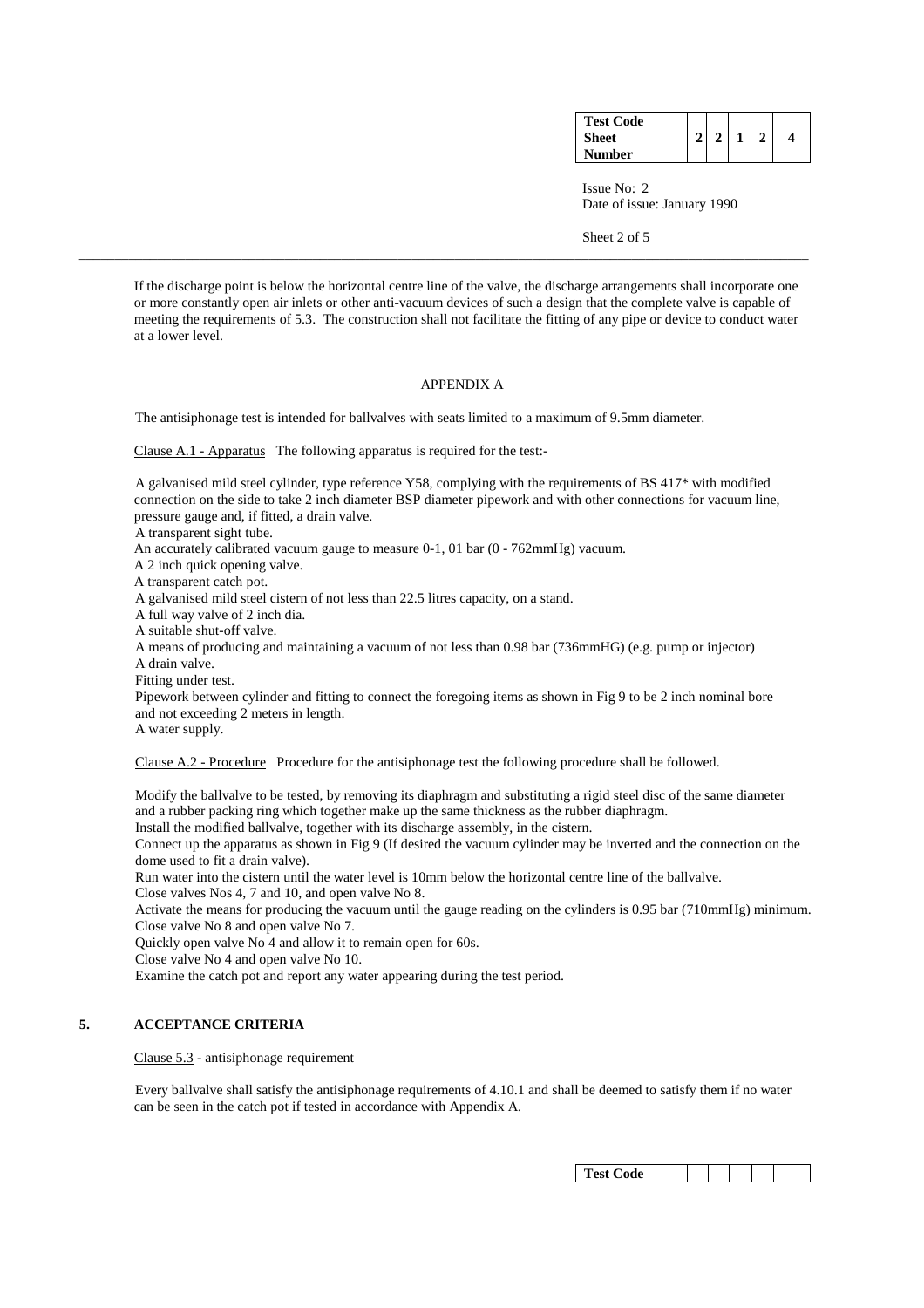|     |  | – | 4 |
|-----|--|---|---|
| ιer |  |   |   |

Sheet 3 of 5



\_\_\_\_\_\_\_\_\_\_\_\_\_\_\_\_\_\_\_\_\_\_\_\_\_\_\_\_\_\_\_\_\_\_\_\_\_\_\_\_\_\_\_\_\_\_\_\_\_\_\_\_\_\_\_\_\_\_\_\_\_\_\_\_\_\_\_\_\_\_\_\_\_\_\_\_\_\_\_\_\_\_\_\_\_\_\_\_\_\_\_\_\_\_\_\_\_\_\_\_\_\_\_

NOTE. For key to numerals see Appendix A. Fig. 9. Diagrammatic representation of antisiphonage test apparatus.

# **(B) DIAPHRAGM TYPE FLOAT OPERATED VALVES (PLASTIC BODIED)** (Derived from BS 1212 : Part 3)

\_\_\_\_\_\_\_\_\_\_\_\_\_\_\_\_\_\_\_\_\_\_\_\_\_\_\_\_\_\_\_\_\_\_\_\_\_\_\_\_\_\_\_\_\_\_\_\_\_\_\_\_\_\_\_\_\_\_\_\_\_\_\_\_\_\_\_\_\_\_\_\_\_\_\_\_\_\_\_\_\_\_\_\_\_\_\_\_\_\_\_\_\_\_\_

## TEST METHOD

Discharge arrangements.

Clause 22.1 - General - discharges shall conform to the following specifications.

 Every float operated valve (diaphragm type) shall be so constructed as to effectively prevent backsiphonage of water previously discharged by the float operated valve at all water levels up to the horizontal centre line of the float operated valve.

| Test Code |  |  |  |  |  |
|-----------|--|--|--|--|--|
|-----------|--|--|--|--|--|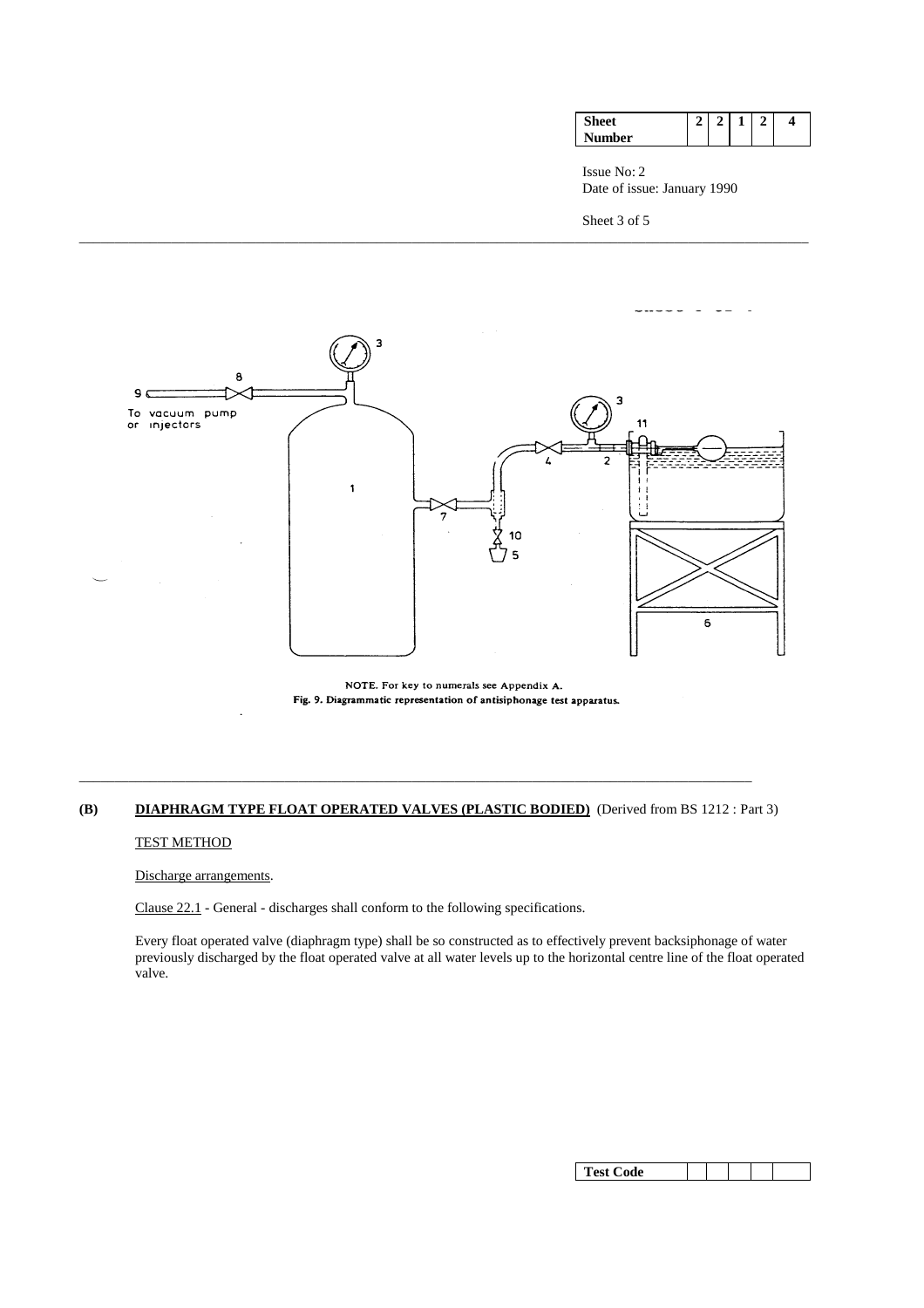| $\sim$ |  |  | Δ |
|--------|--|--|---|
| Number |  |  |   |

Sheet 4 of 5

#### APPENDIX D

\_\_\_\_\_\_\_\_\_\_\_\_\_\_\_\_\_\_\_\_\_\_\_\_\_\_\_\_\_\_\_\_\_\_\_\_\_\_\_\_\_\_\_\_\_\_\_\_\_\_\_\_\_\_\_\_\_\_\_\_\_\_\_\_\_\_\_\_\_\_\_\_\_\_\_\_\_\_\_\_\_\_\_\_\_\_\_\_\_\_\_\_\_\_\_\_\_\_\_\_\_\_\_

Clause D.1 - Apparatus. The following apparatus is required.

 A galvanised mild steel cylinder, type reference Y58, complying with the requirements of BS 417 with modified connection on the side to take 2 in diameter BSP pipework and with other connections for vacuum line, pressure gauge and drain valve if fitted.

A transparent sight tube.

An accurately calibrated vacuum gauge to measure 0 to 1.01 bar (0 to 762mmHg) vacuum.

A 50mm quick opening valve.

A transparent catchpot.

A galvanised mild steel cistern of not less than 225 litre capacity, on a stand.

A full way valve of 50mm diameter.

A suitable shut-off valve.

A means of producing and maintaining a vacuum of not less than 0.9 bar (675mmHg) (e.g. pump or injector)

A drain valve.

fitting under test.

 Pipework between cylinder and fitting to connect the foregoing items, as shown in figure 3, to be 2 in nominal bore and not exceeding 2m in length

A water supply.

A length of 0.75mm diameter nylon thread.

Clause D.2 - Procedure. The following procedure shall be followed.

Foul the waterway over the whole passage from inlet to discharge by the insertion of the nylon thread.

Install the float operated valve and the appropriate float, in the cistern.

 Connect up the apparatus as shown in figure 3. (If desired, the vacuum cylinder may be inverted and the connection on the dome used to fit a drain valve).

Run water into the cistern until the water level is at the horizontal centreline of the float operated valve.

Close valves (d) (g) and (k), and open valve (h).

 Activate the means for producing the vacuum until the gauge reading on the cylinder is 0.9 bar (675mmHg) min. Close valve (h) and open valve (g).

Quickly open valve  $(d)$  and allow it to remain open for 60 s.

Close valves (d) and (g), and open valve (k).

Examine the catchpot for the presence of any water (see clause 25).

Repeat the test, so that the full vacuum is obtained over a period of not less than 60s.

 Adjust the water level in the cistern to 20mm below the centre line of the valve and repeat the tests described in (e) to (l). Repeat the tests at 20mm intervals of level until the water level is at least 20mm below the bottom end of the discharge arrangement.

| <b>Test Code</b><br>m |  |  |  |
|-----------------------|--|--|--|
|                       |  |  |  |